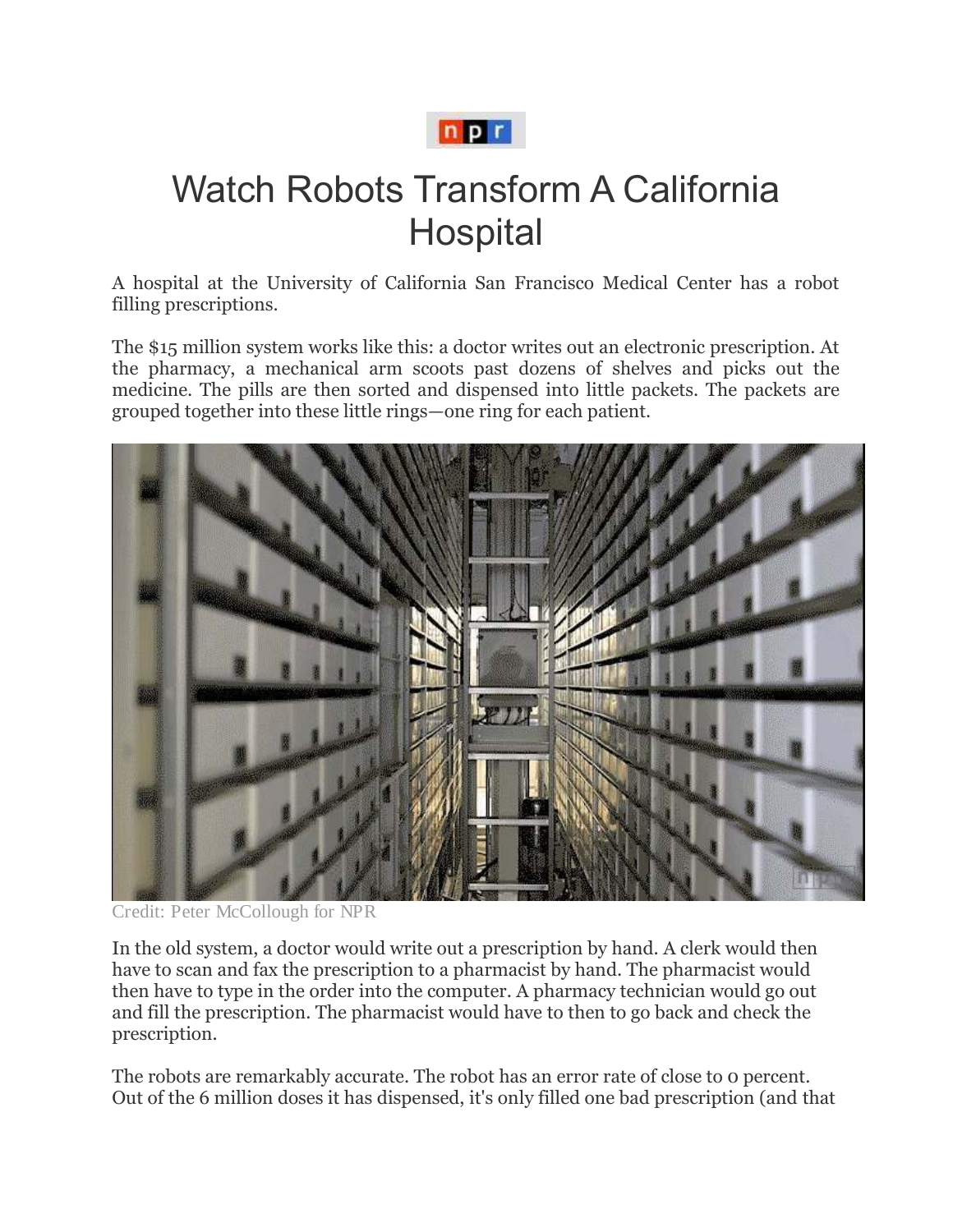was due to human error). When humans were doing it, the error rate was around 2.8 percent.



Credit: Peter McCollough for NPR

When a new machine comes to the workplace, different things can happen. Sometimes the machine replaces humans; sometimes it becomes a tool that allows humans to do more. In the case of the robot pharmacist, both of these things appear to be happening.

If not for the robot, the pharmacy would have hired more new workers, according to Rita Jew, the director of the hospital's pharmacy. So in an abstract way, the robot is replacing people who would otherwise have been hired.

The pharmacists and pharmacy techs who were at the hospital when the robot arrived did not lose their jobs; instead, the robot is a tool that allows them to do more. Rather than counting out pills, they now spend more time consulting with physicians and patients, according to Jew.